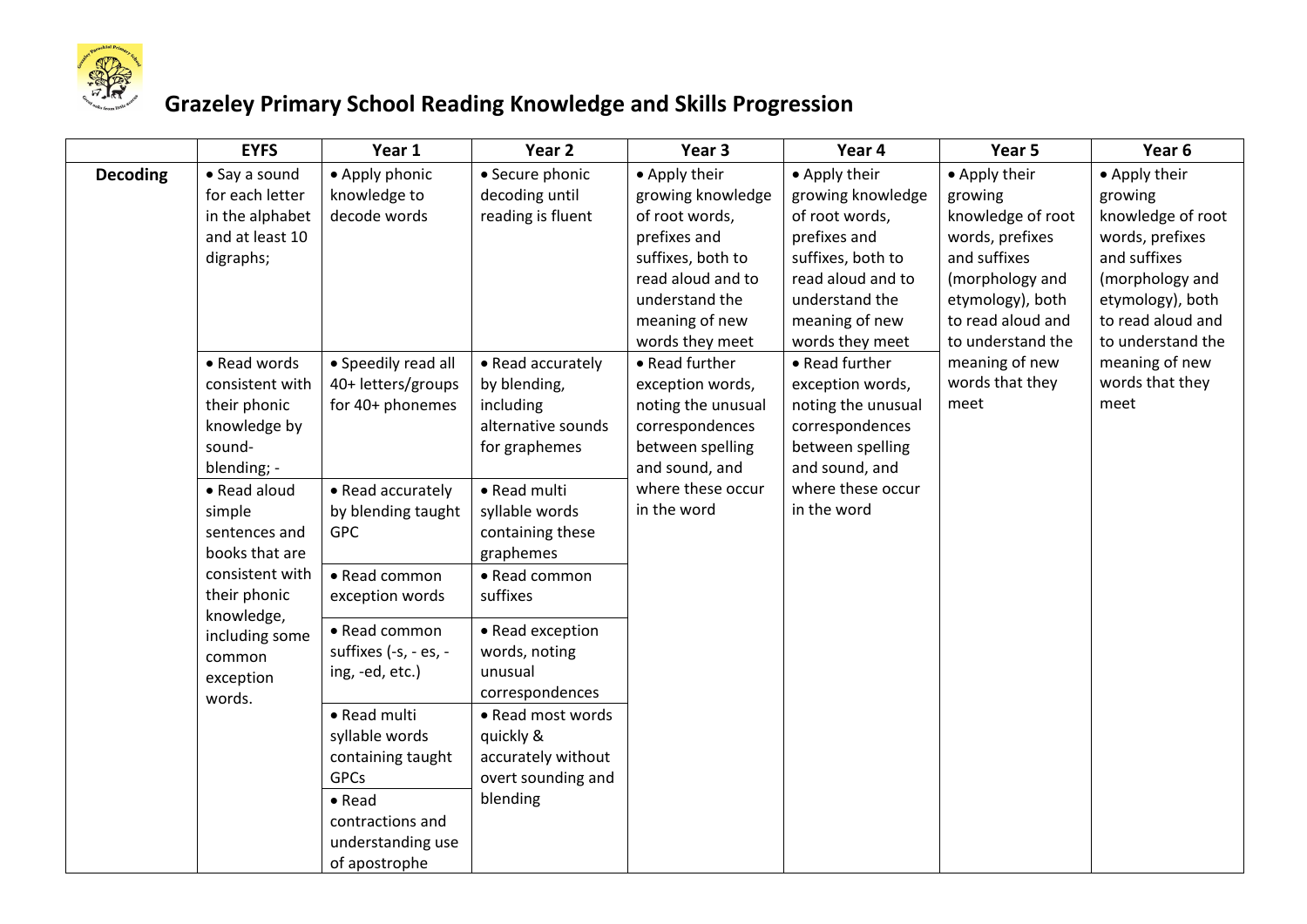|                            |                                                                                                                                                                     | • Read aloud<br>phonically-<br>decodable texts                                                                                                                          |                                                                                                                                                                                   |                                                                                                                                                                |                                                                                                                                                                |                                                                                                                                                                                                                                                |                                                                                                                                                                                                                                                |
|----------------------------|---------------------------------------------------------------------------------------------------------------------------------------------------------------------|-------------------------------------------------------------------------------------------------------------------------------------------------------------------------|-----------------------------------------------------------------------------------------------------------------------------------------------------------------------------------|----------------------------------------------------------------------------------------------------------------------------------------------------------------|----------------------------------------------------------------------------------------------------------------------------------------------------------------|------------------------------------------------------------------------------------------------------------------------------------------------------------------------------------------------------------------------------------------------|------------------------------------------------------------------------------------------------------------------------------------------------------------------------------------------------------------------------------------------------|
| Range of<br><b>Reading</b> | • Offer<br>explanations<br>for why things<br>might happen,<br>making use of<br>recently<br>introduced<br>vocabulary<br>from stories,                                | • Listening to and<br>discussing a wide<br>range of poems,<br>stories and non-<br>fiction at a level<br>beyond that at<br>which they can<br>read<br>independently       | • Listening to,<br>discussing and<br>expressing views<br>about a wide range<br>of contemporary<br>and classic poetry,<br>stories and non-<br>fiction at a level<br>beyond that at | • Listening to and<br>discussing a wide<br>range of fiction,<br>poetry, plays, non-<br>fiction and<br>reference books or<br>textbooks                          | • Listening to and<br>discussing a wide<br>range of fiction,<br>poetry, plays, non-<br>fiction and<br>reference books or<br>textbooks                          | • Continuing to<br>read and discuss<br>an increasingly<br>wide range of<br>fiction, poetry,<br>plays, non-fiction<br>and reference<br>books or textbooks                                                                                       | • Continuing to<br>read and discuss<br>an increasingly<br>wide range of<br>fiction, poetry,<br>plays, non-fiction<br>and reference<br>books or<br>textbooks.                                                                                   |
|                            | non-fiction,<br>rhymes and<br>poems when<br>appropriate;                                                                                                            | • Link what they<br>read or hear read<br>to their own<br>experiences                                                                                                    | which they can<br>read independently                                                                                                                                              | • Reading books<br>that are structured<br>in different ways<br>and reading for a<br>range of purposes                                                          | • Reading books<br>that are structured<br>in different ways<br>and reading for a<br>range of purposes                                                          | • Reading books<br>that are structured<br>in different ways<br>and reading for a<br>range of purposes.                                                                                                                                         | • Reading books<br>that are structured<br>in different ways<br>and reading for a<br>range of purposes                                                                                                                                          |
|                            |                                                                                                                                                                     |                                                                                                                                                                         |                                                                                                                                                                                   |                                                                                                                                                                |                                                                                                                                                                | • Making<br>comparisons<br>within and across<br>books                                                                                                                                                                                          | • Making<br>comparisons<br>within and across<br>books                                                                                                                                                                                          |
| Familiarity<br>with Texts  | Use and<br>understand<br>recently<br>introduced<br>vocabulary<br>during<br>discussions<br>about stories,<br>non-fiction,<br>rhymes and<br>poems and<br>during role- | • Becoming very<br>familiar with key<br>stories, fairy<br>stories and<br>traditional tales,<br>retelling them and<br>considering their<br>particular<br>characteristics | • Becoming<br>increasingly familiar<br>with and retelling a<br>wider range of<br>stories, fairy stories<br>and traditional<br>tales                                               | • Increasing their<br>familiarity with a<br>wide range of<br>books, including<br>fairy stories, myths<br>and legends, and<br>retelling some of<br>these orally | • Increasing their<br>familiarity with a<br>wide range of<br>books, including<br>fairy stories, myths<br>and legends, and<br>retelling some of<br>these orally | • Increasing their<br>familiarity with a<br>wide range of<br>books, including<br>myths, legends and<br>traditional stories,<br>modern fiction,<br>fiction from our<br>literary heritage,<br>and books from<br>other cultures and<br>traditions | • Increasing their<br>familiarity with a<br>wide range of<br>books, including<br>myths, legends and<br>traditional stories,<br>modern fiction,<br>fiction from our<br>literary heritage,<br>and books from<br>other cultures and<br>traditions |
|                            | play.                                                                                                                                                               | • Recognising and<br>joining in with<br>predictable<br>phrases                                                                                                          | • Recognising<br>simple recurring<br>literary language in<br>stories and poetry                                                                                                   | · Identifying<br>themes and<br>conventions in a<br>wide range of<br>books                                                                                      | · Identifying<br>themes and<br>conventions in a<br>wide range of<br>books                                                                                      | · Identifying and<br>discussing themes<br>and conventions in<br>and across a wide<br>range of writing                                                                                                                                          | · Identifying and<br>discussing themes<br>and conventions in<br>and across a wide<br>range of writing                                                                                                                                          |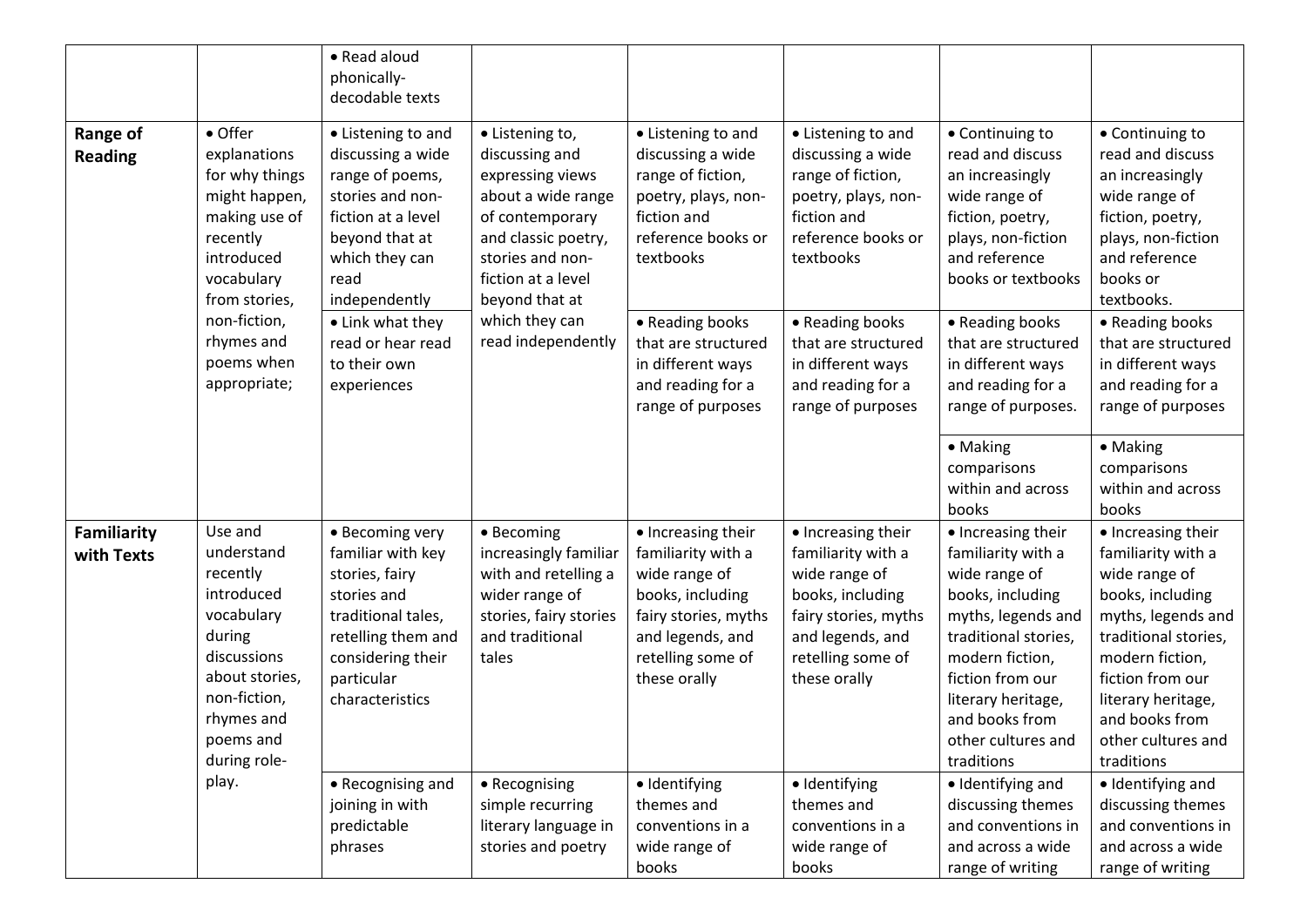| Poetry and<br>Performance      | Use and<br>understand<br>recently<br>introduced<br>vocabulary<br>during<br>discussions<br>about poems. | • Learning to<br>appreciate rhymes<br>and poems, and to<br>recite some by<br>heart                         | • Continuing to<br>build up a<br>repertoire of<br>poems learnt by<br>heart, appreciating<br>these and reciting<br>some, with<br>appropriate                        | • Preparing poems<br>and play scripts to<br>read aloud and to<br>perform, showing<br>understanding<br>through intonation,<br>tone, volume and<br>action | • Preparing poems<br>and play scripts to<br>read aloud and to<br>perform, showing<br>understanding<br>through intonation,<br>tone, volume and<br>action | • Learning a wider<br>range of poetry by<br>heart                                                                                                                                             | • Learning a wider<br>range of poetry by<br>heart                                                                                                                                             |
|--------------------------------|--------------------------------------------------------------------------------------------------------|------------------------------------------------------------------------------------------------------------|--------------------------------------------------------------------------------------------------------------------------------------------------------------------|---------------------------------------------------------------------------------------------------------------------------------------------------------|---------------------------------------------------------------------------------------------------------------------------------------------------------|-----------------------------------------------------------------------------------------------------------------------------------------------------------------------------------------------|-----------------------------------------------------------------------------------------------------------------------------------------------------------------------------------------------|
|                                |                                                                                                        |                                                                                                            | intonation to make<br>the meaning clear                                                                                                                            | • Recognising some<br>different forms of<br>poetry                                                                                                      | • Recognising some<br>different forms of<br>poetry                                                                                                      | • Preparing poems<br>and plays to read<br>aloud and to<br>perform, showing<br>understanding<br>through<br>intonation, tone<br>and volume so that<br>the meaning is<br>clear to an<br>audience | • Preparing poems<br>and plays to read<br>aloud and to<br>perform, showing<br>understanding<br>through<br>intonation, tone<br>and volume so that<br>the meaning is<br>clear to an<br>audience |
| <b>Word</b><br><b>Meanings</b> |                                                                                                        | · Discussing word<br>meanings, linking<br>new meanings to<br>those already<br>known                        | • Discussing and<br>clarifying the<br>meanings of words,<br>linking new<br>meanings to known<br>vocabulary<br>• Discussing their<br>favourite words<br>and phrases | • Using dictionaries<br>to check the<br>meaning of words<br>that they have rea                                                                          | • Using dictionaries<br>to check the<br>meaning of words<br>that they have read                                                                         |                                                                                                                                                                                               |                                                                                                                                                                                               |
| <b>Understanding</b>           | • Demonstrate<br>understanding<br>of what has<br>been read to<br>them by<br>retelling<br>stories and   | • Checking that<br>the text makes<br>sense to them as<br>they read and<br>correcting<br>inaccurate reading | • Drawing on what<br>they already know<br>or on background<br>information and<br>vocabulary<br>provided by the<br>teachers                                         | • Asking questions<br>to improve their<br>understanding of a<br>text                                                                                    | • Asking questions<br>to improve their<br>understanding of a<br>text                                                                                    | • Asking questions<br>to improve their<br>understanding of a<br>text                                                                                                                          | • Asking questions<br>to improve their<br>understanding of a<br>text                                                                                                                          |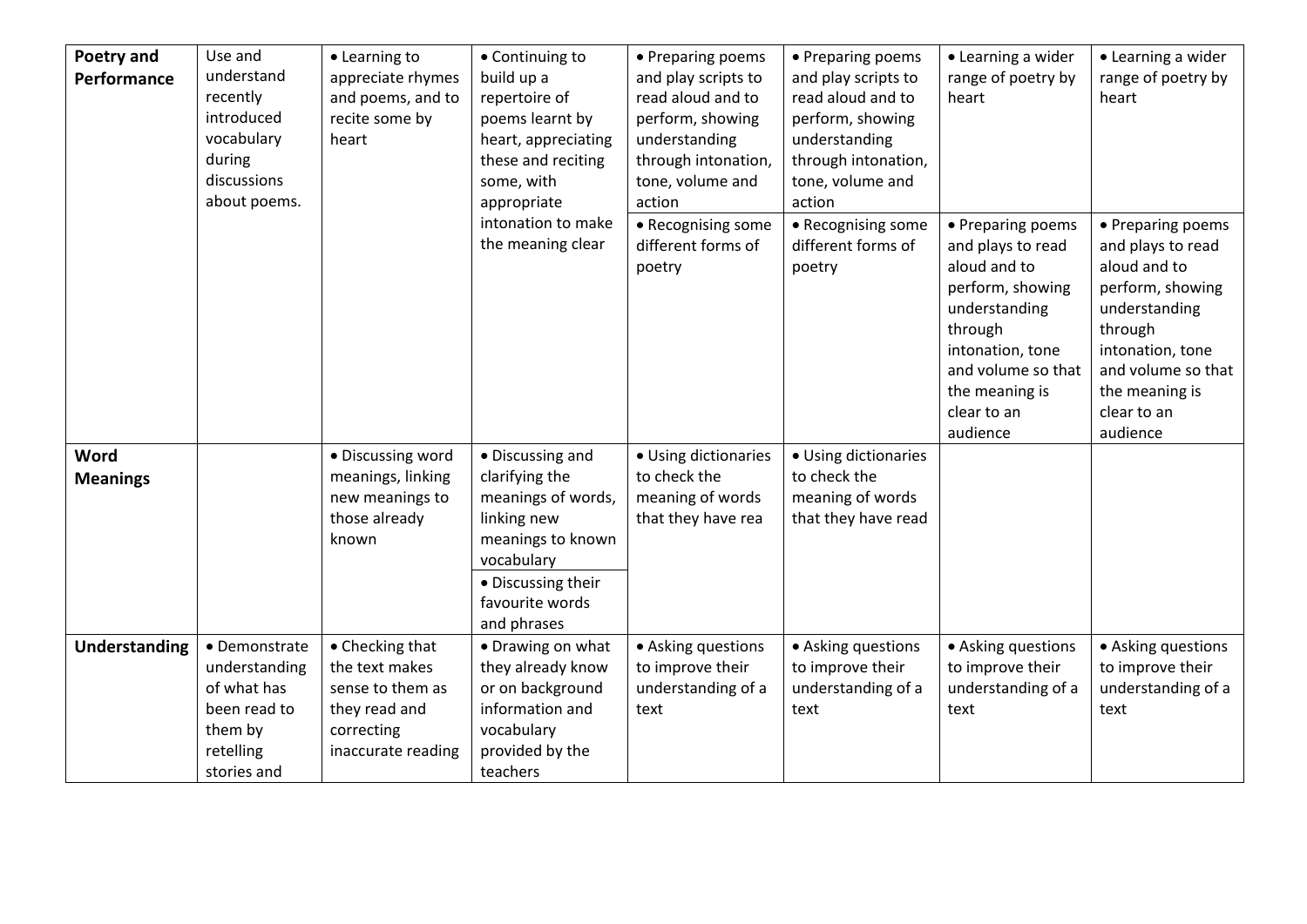|                            | narratives<br>using their<br>own words and<br>recently<br>introduced<br>vocabulary |                                                                                      | • Checking that the<br>text makes sense to<br>them as they read<br>and correcting<br>inaccurate reading | · Identifying main<br>ideas drawn from<br>more than one<br>paragraph and<br>summarising these                                              | · Identifying main<br>ideas drawn from<br>more than one<br>paragraph and<br>summarising these                                              | • Summarising the<br>main ideas drawn<br>from more than<br>one paragraph,<br>identifying key<br>details to support<br>the main ideas | • Summarising the<br>main ideas drawn<br>from more than<br>one paragraph,<br>identifying key<br>details to support<br>the main ideas |
|----------------------------|------------------------------------------------------------------------------------|--------------------------------------------------------------------------------------|---------------------------------------------------------------------------------------------------------|--------------------------------------------------------------------------------------------------------------------------------------------|--------------------------------------------------------------------------------------------------------------------------------------------|--------------------------------------------------------------------------------------------------------------------------------------|--------------------------------------------------------------------------------------------------------------------------------------|
| Inference                  |                                                                                    | · discussing the<br>significance of the<br>title and events<br>$\bullet$ making      | · making inferences<br>on the basis of<br>what is being said<br>and done<br>• answering and             | · drawing<br>inferences such as<br>inferring<br>characters' feelings,<br>thoughts and                                                      | $\bullet$ drawing<br>inferences such as<br>inferring<br>characters' feelings,<br>thoughts and                                              | $\bullet$ drawing<br>inferences such as<br>inferring<br>characters'<br>feelings, thoughts                                            | $\bullet$ drawing<br>inferences such as<br>inferring<br>characters'<br>feelings, thoughts                                            |
|                            |                                                                                    | inferences on the<br>basis of what is<br>being said and<br>done                      | asking questions                                                                                        | motives from their<br>actions, and<br>justifying<br>inferences with<br>evidence                                                            | motives from their<br>actions, and<br>justifying<br>inferences with<br>evidence                                                            | and motives from<br>their actions, and<br>justifying<br>inferences with<br>evidence                                                  | and motives from<br>their actions, and<br>justifying<br>inferences with<br>evidence                                                  |
| Prediction                 | $\bullet$ Anticipate -<br>where<br>appropriate-<br>key events in<br>stories;       | • Predicting what<br>might happen on<br>the basis of what<br>has been read so<br>far | • Predicting what<br>might happen on<br>the basis of what<br>has been read so<br>far                    | • Predicting what<br>might happen from<br>details stated and<br>implied                                                                    | • Predicting what<br>might happen from<br>details stated and<br>implied                                                                    | • Predicting what<br>might happen from<br>details stated and<br>implied                                                              | • Predicting what<br>might happen from<br>details stated and<br>implied                                                              |
| <b>Authorial</b><br>Intent |                                                                                    |                                                                                      |                                                                                                         | • Discussing words<br>and phrases that<br>capture the<br>reader's interest<br>and imagination<br>· Identifying how<br>language, structure, | · Discussing words<br>and phrases that<br>capture the<br>reader's interest<br>and imagination<br>· Identifying how<br>language, structure, | · Identifying how<br>language, structure<br>and presentation<br>contribute to<br>meaning<br>• Discuss and<br>evaluate how            | · Identifying how<br>language, structure<br>and presentation<br>contribute to<br>meaning<br>• Discuss and<br>evaluate how            |
|                            |                                                                                    |                                                                                      |                                                                                                         | and presentation<br>contribute to<br>meaning                                                                                               | and presentation<br>contribute to<br>meaning                                                                                               | authors use<br>language, including<br>figurative<br>language,<br>considering the<br>impact on the<br>reader                          | authors use<br>language, including<br>figurative<br>language,<br>considering the<br>impact on the<br>reader                          |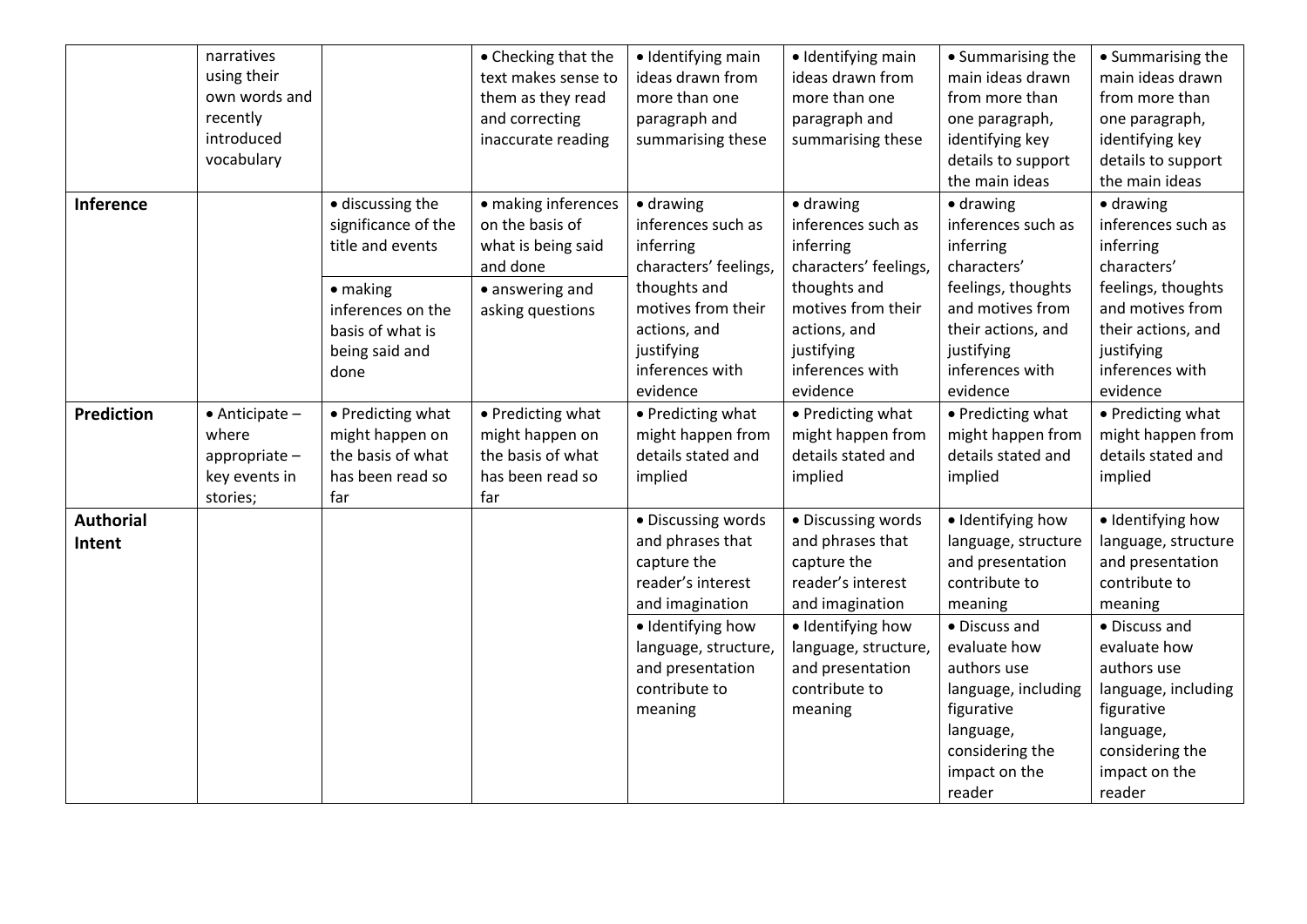| <b>Non-Fiction</b>                  | • Offer<br>explanations<br>for why things<br>might happen,<br>making use of<br>recently<br>introduced<br>vocabulary<br>from non-<br>fiction                |                                                                                                                      | · Being introduced<br>to non-fiction<br>books that are<br>structured in<br>different ways                                                                                                              | • Retrieve and<br>record information<br>from non-fiction                                                                                                                                               | • Retrieve and<br>record information<br>from non-fiction                                                                                                                                               | · Distinguish<br>between<br>statements of fact<br>and opinion<br>· Retrieve, record<br>and present<br>information from<br>non-fiction                                                                         | · Distinguish<br>between<br>statements of fact<br>and opinion<br>· Retrieve, record<br>and present<br>information from<br>non-fiction                                                                         |
|-------------------------------------|------------------------------------------------------------------------------------------------------------------------------------------------------------|----------------------------------------------------------------------------------------------------------------------|--------------------------------------------------------------------------------------------------------------------------------------------------------------------------------------------------------|--------------------------------------------------------------------------------------------------------------------------------------------------------------------------------------------------------|--------------------------------------------------------------------------------------------------------------------------------------------------------------------------------------------------------|---------------------------------------------------------------------------------------------------------------------------------------------------------------------------------------------------------------|---------------------------------------------------------------------------------------------------------------------------------------------------------------------------------------------------------------|
| <b>Discussing</b><br><b>Reading</b> | • Participate in<br>small group,<br>class and one-<br>to-one<br>discussions,<br>offering their<br>own ideas,<br>using recently<br>introduced<br>vocabulary | • Participate in<br>discussion about<br>what is read to<br>them, taking turns<br>and listening to<br>what others say | • Participate in<br>discussion about<br>books, poems &<br>other works that<br>are read to them &<br>those that they can<br>read for<br>themselves, taking<br>turns and listening<br>to what others say | • Participate in<br>discussion about<br>books, poems &<br>other works that<br>are read to them &<br>those that they can<br>read for<br>themselves, taking<br>turns and listening<br>to what others say | • Participate in<br>discussion about<br>books, poems &<br>other works that<br>are read to them &<br>those that they can<br>read for<br>themselves, taking<br>turns and listening<br>to what others say | • Recommending<br>books that they<br>have read to their<br>peers, giving<br>reasons for their<br>choices                                                                                                      | • Recommending<br>books that they<br>have read to their<br>peers, giving<br>reasons for their<br>choices                                                                                                      |
|                                     |                                                                                                                                                            | • Explain clearly<br>their<br>understanding of<br>what is read to<br>them                                            | • Explain and<br>discuss their<br>understanding of<br>books, poems and<br>other material,<br>both those that<br>they listen to and<br>those that they<br>read for themselves                           |                                                                                                                                                                                                        |                                                                                                                                                                                                        | • Participate in<br>discussions about<br>books, building on<br>their own and<br>others' ideas and<br>challenging views<br>courteously<br>• Explain and<br>discuss their<br>understanding of<br>what they have | • Participate in<br>discussions about<br>books, building on<br>their own and<br>others' ideas and<br>challenging views<br>courteously<br>• Explain and<br>discuss their<br>understanding of<br>what they have |
|                                     |                                                                                                                                                            |                                                                                                                      |                                                                                                                                                                                                        |                                                                                                                                                                                                        |                                                                                                                                                                                                        | read, including<br>through formal<br>presentations and<br>debates.                                                                                                                                            | read, including<br>through formal<br>presentations and<br>debates.                                                                                                                                            |